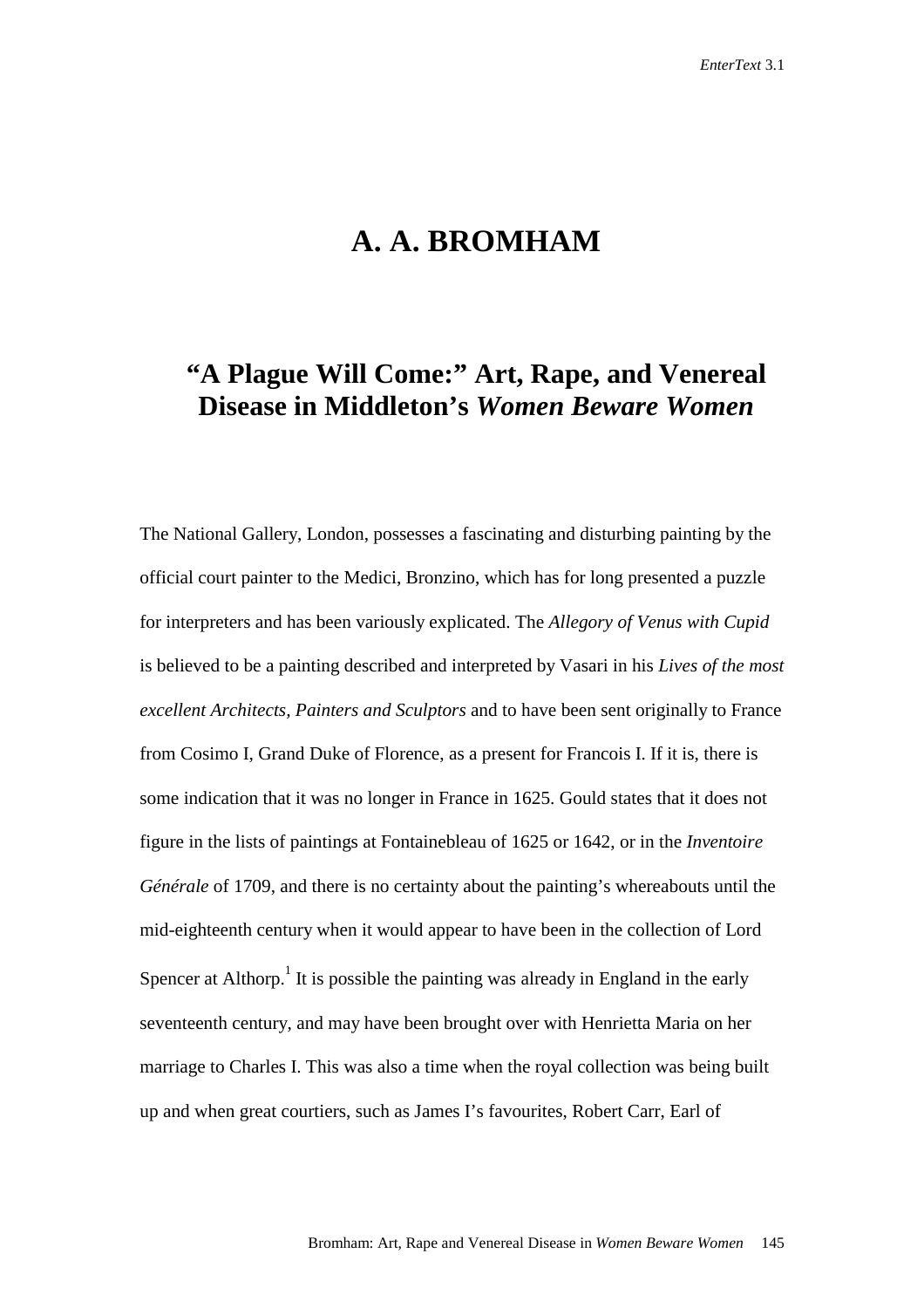Somerset, and George Villiers, Duke of Buckingham, became art collectors as an expression of their magnificence and power.



 In the picture, naked figures of Cupid and Venus embrace and are about to kiss, as lovers rather than as mother and son it would appear, especially as Cupid, portrayed as adolescent rather than infant, has his hand prominently displayed on Venus's left breast. There is a lubricious allure in the display and postures of the naked bodies, not simply in the frontal presentation of the goddess but also in the homo-eroticism of Cupid's pose, buttocks provocatively thrust out at one side of the painting. At the other side a laughing child, sometimes interpreted as Foolish Pleasure, is shown about to scatter rose petals over the embracing couple. The eye is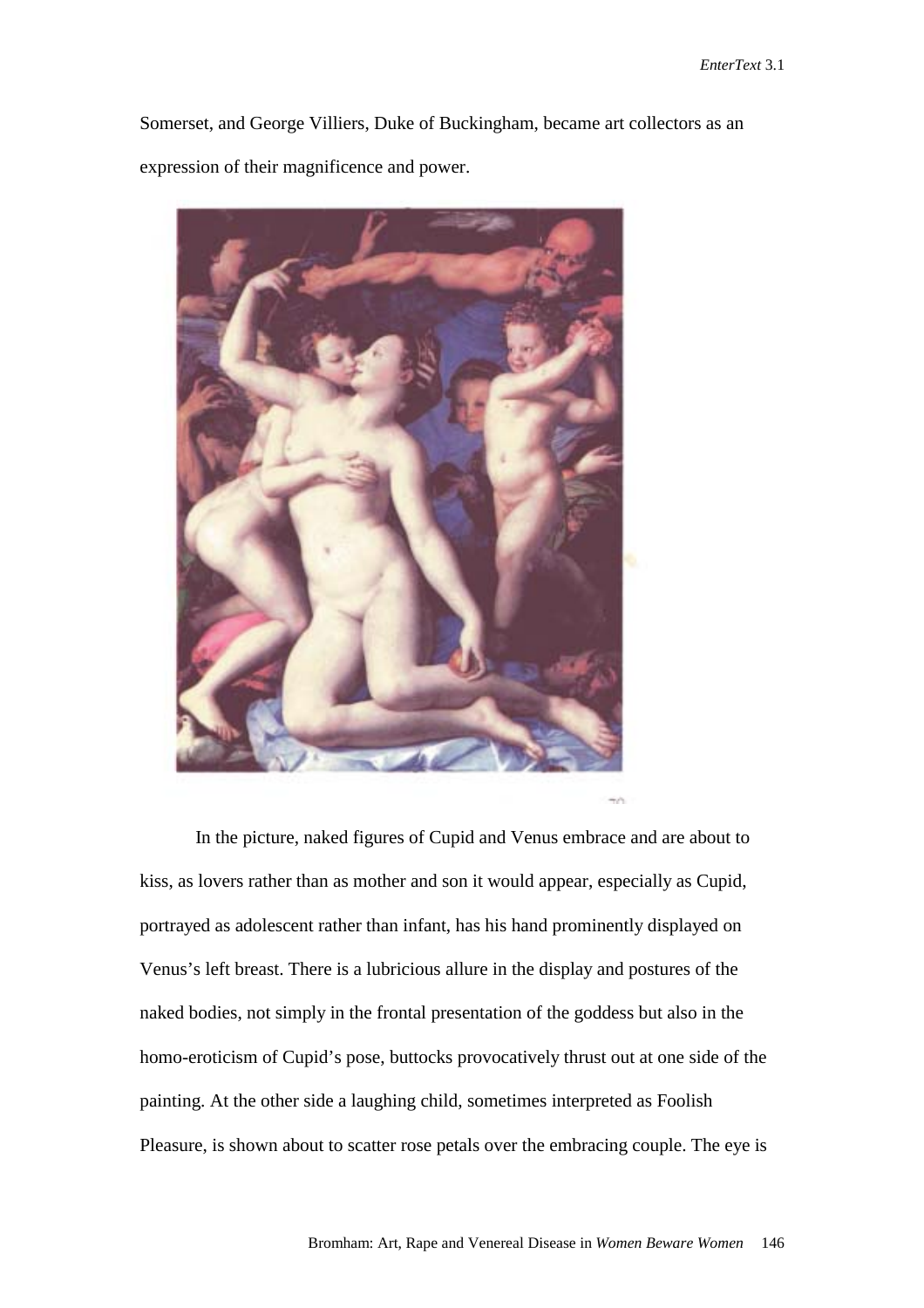immediately drawn to these three figures which are foregrounded by the lightness of their bodies, and the eye is tempted to linger upon this alluring foreground. The painter does not deny its attraction, but the lines of Venus's right arm and hand and Foolish Pleasure's uplifted hands clasping the rose petals, draw the eye to the extended arm of the figure of Time at the top of the painting, not quite as light in colour and prominent as those of the foregrounded figures, and, as the eye moves from him into the picture we notice that behind them, glimpsed through gaps between them, are a number of more shadowy figures. Between the laughing child and the embracing "lovers" appears a woman's face and outstretched hand holding a honeycomb towards them. The rest of her body is revealed on the other side of the laughing child: in contrast to the smiling face and offering hand is the body of a monster with a sting in its tail, that is clearly being hidden. This figure has been interpreted as Deceit, but she may well more directly represent Whoredom as presented in Wisdom literature: in Proverbs, chapter 5, we find "For the lips of a strange woman drop as an honeycomb, and her mouth is smoother than oil: But her end is bitter as wormwood, sharp as a two-edged sword. Her feet go down to death; her steps take hold on hell."<sup>2</sup> On the other side of the embracing couple can be seen in the shadows a figure in agony with contorted features and hand to his head, who, following Vasari's lead, commentators have generally interpreted as representing Jealousy. At the top of the picture, the figure of Oblivion, or Night, tries to draw a curtain over the scene, but is prevented from doing so by Time. Thus the three foregrounded figures, Venus, Cupid and the laughing child, which apparently express delight in the life of the senses and carnal love, albeit with a hint of the forbidden and the disturbing in the suggestion of incest, are set against a pictorial sub-text, which is essentially critical, suggesting the consequences of the foregrounded material in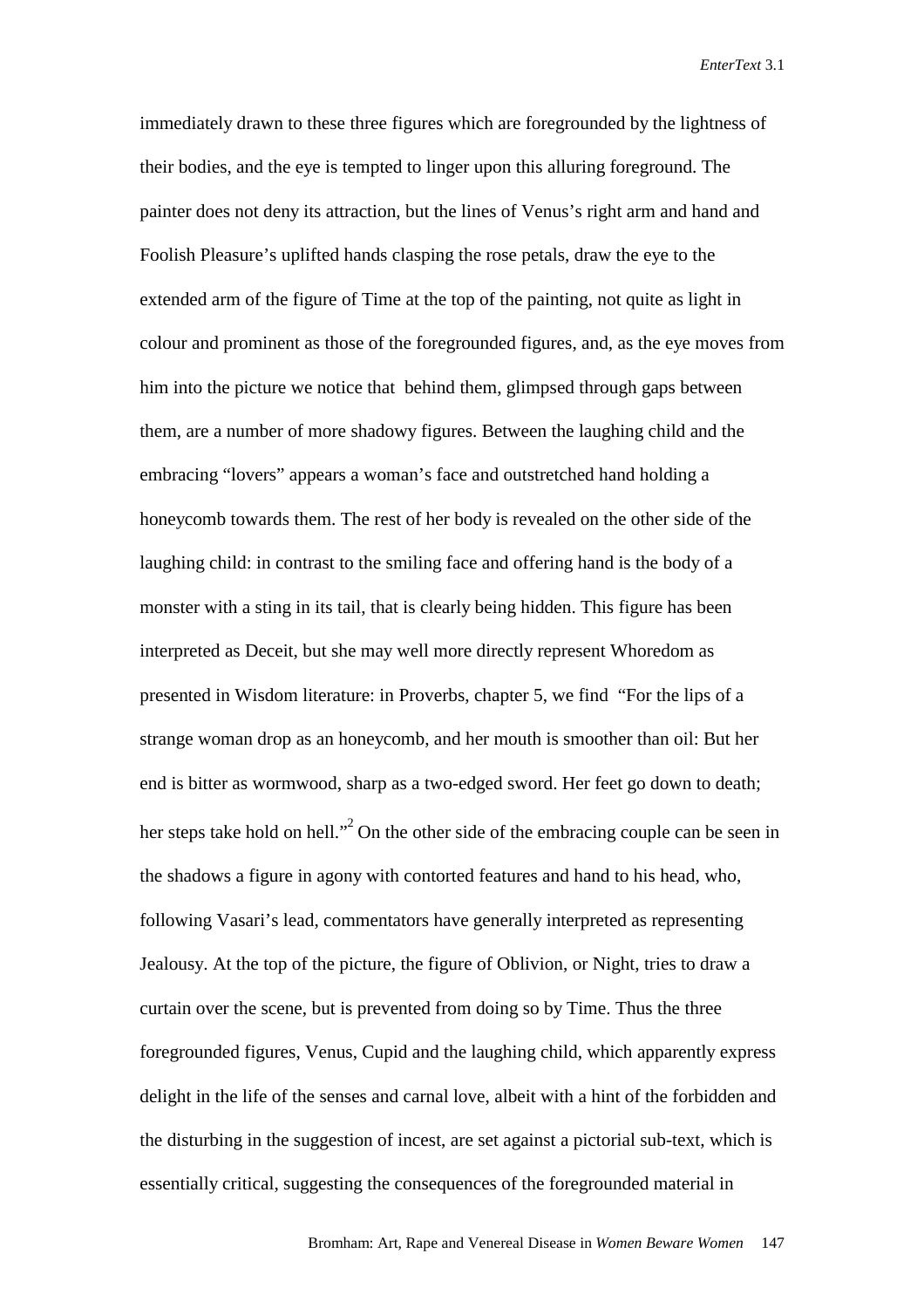mental and physical suffering, and in death and damnation. Oblivion trying to draw the curtain across the scene may perhaps be seen as related to the figure of Error surrounded by mists in iconographic tradition, while Time, who is the father of Truth, ensures that all is revealed.

 The interpretation of the painting has proved difficult for twentieth-century commentators, and there has been some disagreement about the naming and allegorical significance of certain figures.<sup>3</sup> The most recent interpretations have added an interesting new dimension. J .F. Conway identified the figure with agonised, contorted features, which has been thought to represent Jealousy, as a personification of syphilis.<sup>4</sup> Margaret Healy goes further, suggesting that the entire iconography of the painting can be decoded in terms of this venereal disease. She shows that in France and Italy in the 1540s syphilis "appears to have been an eminently suitable (and highly topical) subject for artistic productions emanating from, and intended for, an elite courtly context," and that a motif of a "contaminated and polluting Venus" reached a peak in continental Europe in the mid-sixteenth century.<sup>5</sup> I am convinced that an examination of Bronzino's picture and its interpretation may provide insights into the interpretation of Thomas Middleton's tragedy, *Women Beware Women*  (c.1621), in which a rape takes place in a picture gallery.

 Although there is a connection between the painting and the play in that Bronzino, as court painter to the Medici, produced portraits of Duke Francesco and Bianca Capello, who are central figures in Middleton's tragedy, it is not the intention of this paper to make a foolhardy attempt to argue that Middleton knew the *Venus and Cupid* or drew directly upon it in any way. Rather, it is to indicate that in both works common artistic procedures and principles are to be found, and to argue that on one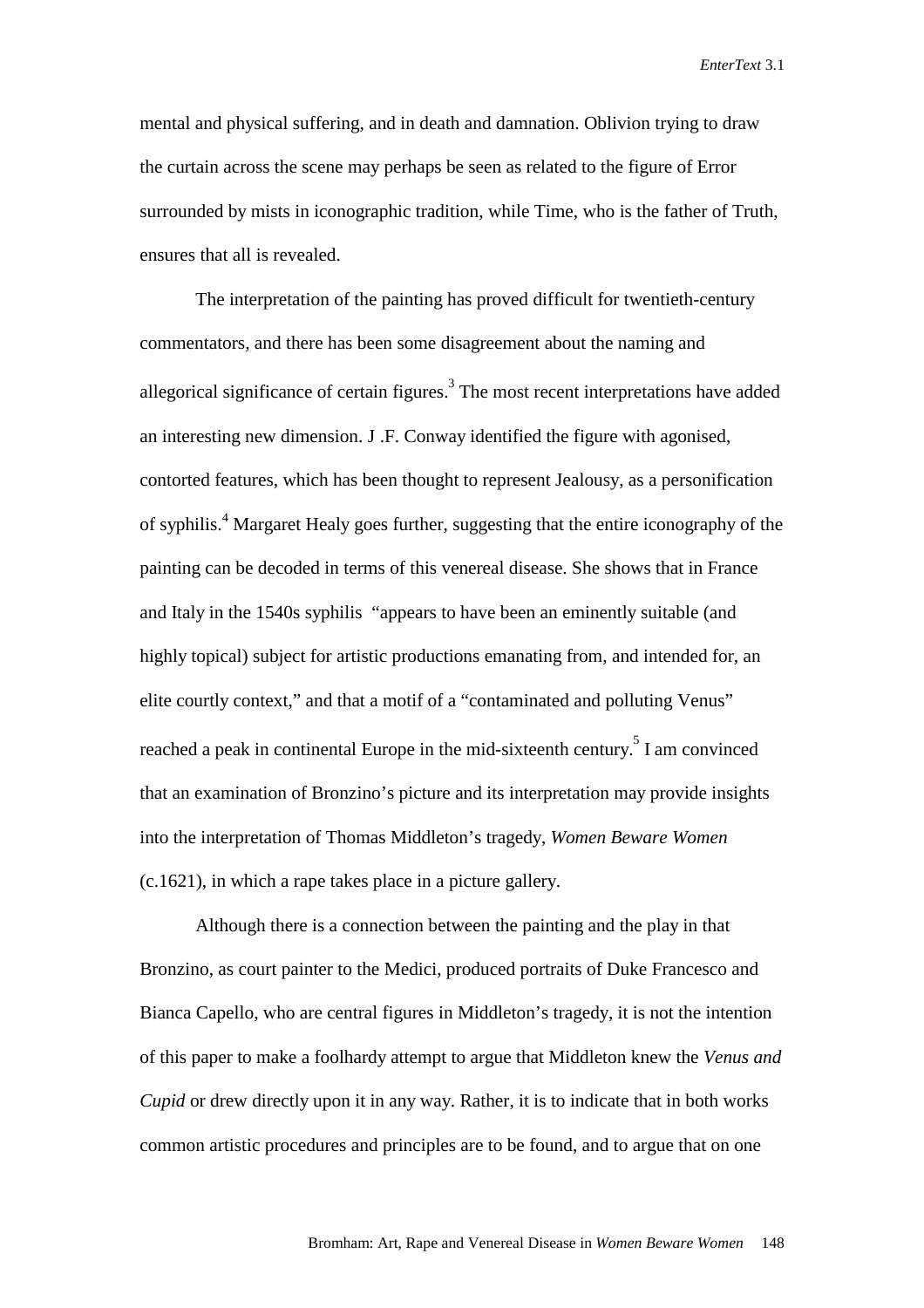level the play is also concerned with the figures of Venus and Cupid, and may have connections with the tradition of the "contaminating and polluting Venus," which Margaret Healy alludes to in her interpretation of the painting.

 It was a common Renaissance procedure to allegorise classical myths to provide them with a moral interpretation, and thus to neutralise the subversive potential of stories from a pre-Christian era of sexual freedom. Bronzino's painting of *Venus and Cupid* is unusual in that it very explicitly contains within itself, through the mixture of naked classical figures with clothed personifications from a later morality tradition, an horrific warning about the consequences of the highly alluring physical behaviour of the foregrounded goddess and her son. Bronzino provides alternative perspectives within the same painting, erotic and moral, Classical and Christian; it may be read as a feast of Cupid or a vision of sin. It is also a prominent characteristic of Middleton's art that he offers the audience comparative perspectives, and this is certainly the case in *Women Beware Women.* 

It is not simply in the "rape in the picture gallery scene," when Bianca is violated by the Duke, that allusion to painting and iconographic tradition is made.<sup>6</sup> Court art, both painting and masque, is a central concern of this anti-court play. But Act Two scene two is a good place to start a fuller investigation of the subject. In this scene Guardiano suggests that, while the Mother and Livia play chess, he should show Bianca the rooms and pictures. This is a means of bringing Bianca to the Duke, but it is evident that this is no fabricated excuse to take the young woman to another part of the house for Livia does indeed have a fine collection of paintings which visitors would be shown. Bianca and Guardiano's lines later in the scene indicate the quality of the collection: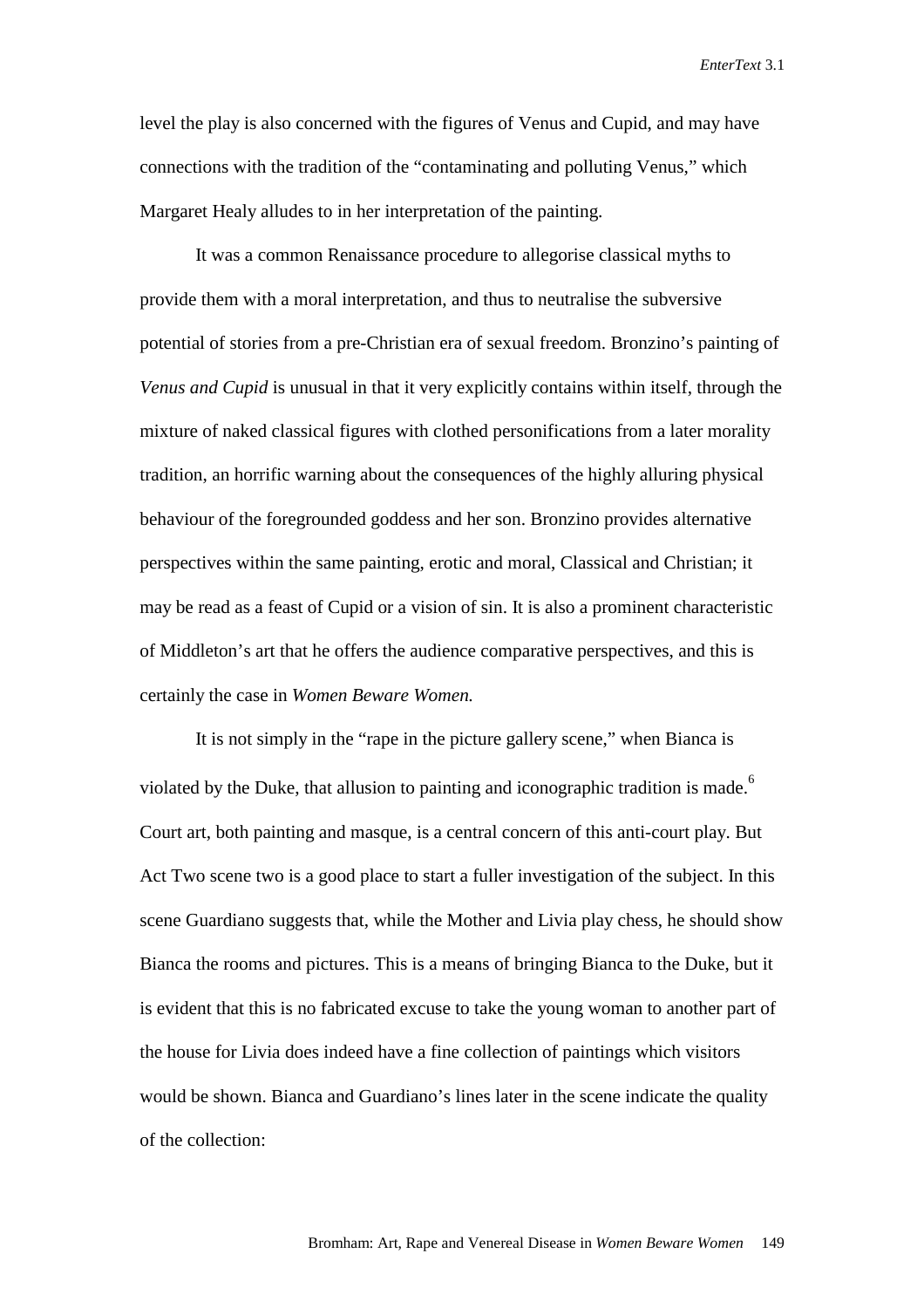Trust me, sir, Mine eye ne'er met with fairer ornaments. *Guard.* Nay, livelier, I'm persuaded, neither Florence Nor Venice can produce.  $(2.2.310-13)^7$ 

Whatever the original intentions of the artists who painted the "naked pictures" in Livia's gallery, Guardiano and Livia use them as a kind of pornography to condition Bianca into being receptive to, and compliant with, the will of the ruler. Guardiano says:

> Yet to prepare her stomach by degrees To Cupid's feast, because I saw 'twas queasy, I showed her naked pictures by the way: A bit to stay the appetite. (2.2.401-04)

This statement suggests that the paintings in Livia's gallery present favourite mythological themes of the Renaissance such as those associated with Venus, Cupid, Mars, and Adonis, and possibly the rape of Lucretia, rather than religious themes. Guardiano tells Bianca that there is "a better piece / Yet than all these," and leaves her to the encounter with the Duke. His description of the ruler as a "better piece" suggests another painting for her to view so that the Duke becomes like one of the mythological gods stepping out from a picture on Livia's wall to possess the mortal woman. Indeed, during the "rape" he attempts to transform her into a figure from a painting, to idealise and construct her as a goddess, as if he would draw her back into the frame with him:

> thou seem'st to me A creature so composed of gentleness, And delicate meekness—such as bless the faces Of figures that are drawn for goddesses And makes art proud to look upon her work. (2.2.339-43)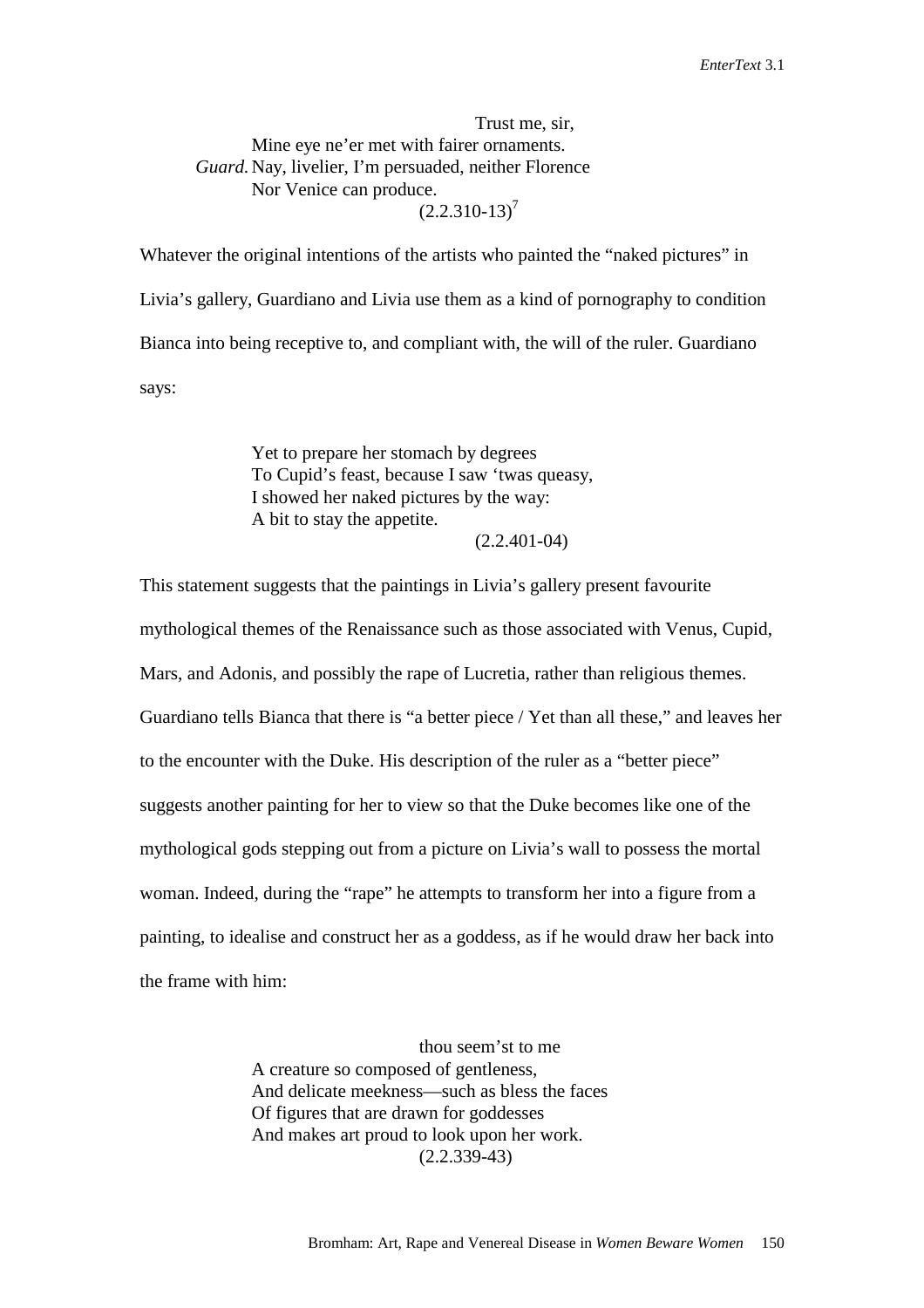Livia's final words in the "rape" scene draw attention to this deification, to the transformation from mortal woman to goddess, in her reference to nectar:

> Sin tastes at the first draught like wormwood water, But drunk again, 'tis nectar ever after.  $(2.2.476-7)$

The point is picked up in the banquet scene which follows in the next act. The Duke proposes a toast "To the best beauty at this day in Florence," and tells Bianca that she should not drink to herself. Banteringly Bianca accuses him of wanting to stop her drinking, and he responds:

> Nay, then I will not offend Venus so much, Let Bacchus seek his 'mends in another court. Here's to thyself, Bianca. (3.3.84-86)

The Duke's refusal to "offend Venus" is also a refusal to offend Bianca by preventing

her from drinking, so the lines directly link the two, and suggest Bianca as goddess, an

idea which is reinforced a few lines later by the Duke:

 Methinks there is no spirit amongst us, gallants, But what divinely sparkles from the eyes Of bright Bianca; we sat all in darkness, But for that splendour.

 $(3.3.97-100)^8$ 

Venus featured more than any other female figure in Renaissance mythological

painting, and, as the inspirer of love in the Duke, Bianca as a goddess would have to

be a Venus.<sup>9</sup>

That Bianca is made a Venus figure is perhaps not too controversial a

suggestion to make, but to suggest that the fifty-five year old Duke could have any

connection with Cupid might seem to be straining credulity too far. However, further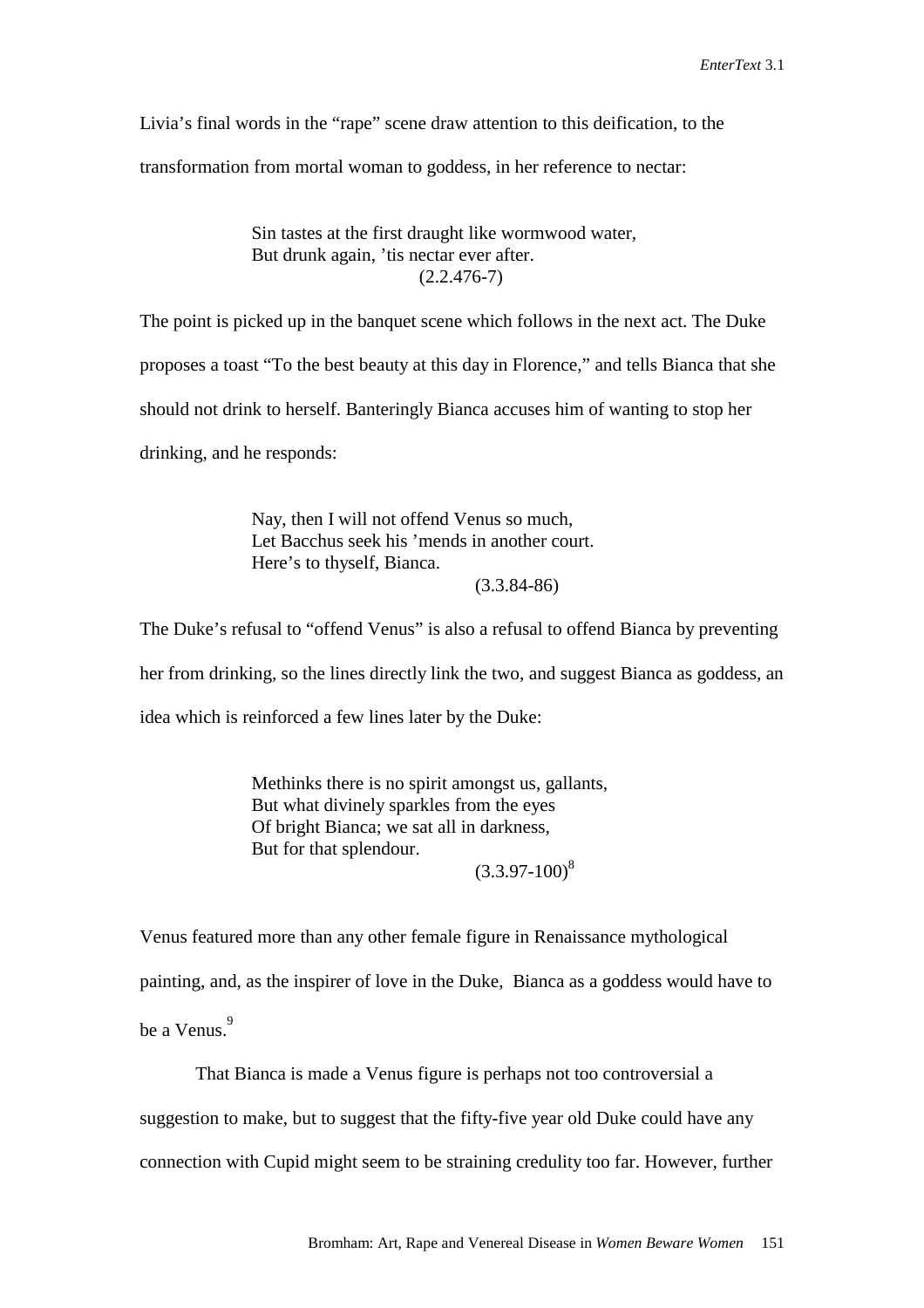study of the text and iconographic traditions of the representation of Cupid make it possible to advance such a suggestion. When Guardiano in his aside tells how he prepared Bianca for her unexpected encounter with the Duke by showing her "naked pictures," he describes Bianca's rape as "Cupid's feast," a phrase which actually sounds as if it could be the title of a Renaissance painting. Such a description is that of the male gaze: Bianca has certainly not been "feasting" but the Duke has. It might at first seem fanciful in the extreme to suggest that he could be associated with Cupid, even if in the final scene of the play he is actually referred to as *Amor* when Ganymede, with the cups of wine for the Cardinal and the Duke, says, "Hebe, give that to innocence, I this to love" (5.2.58). As she descends from the picture gallery, Bianca gives a grotesque description of her ravisher:

> Now bless me from a blasting; I saw that now Fearful for any woman's eye to look on. Infectious mists and mildews hang at's eyes, The weather of a doomsday dwells upon him. (2.2.420-23)

This could not seem further in its diabolic suggestion from the familiar figure of the young Cupid. However, iconographic traditions suggest the possibility of connection. Panofsky indicates that at an early stage Blind Cupid was linked with other figures who were represented as blind, and in particular he was associated with Fortune and Death.<sup>10</sup> He goes on to show that Cupid was sometimes represented with talons "as used in images of the Devil and sometimes of Death." A more elaborately demonic Cupid is to be found in Sidney's *Arcadia*, where in Book II, Miso tells a story of an incident from adolescence when an old woman, who had noted how the young men had been paying her attentions, took her into a corner and showed her a painting of love as "a foul fiend... for he had a pair of horns like a bull, his feet cloven, as many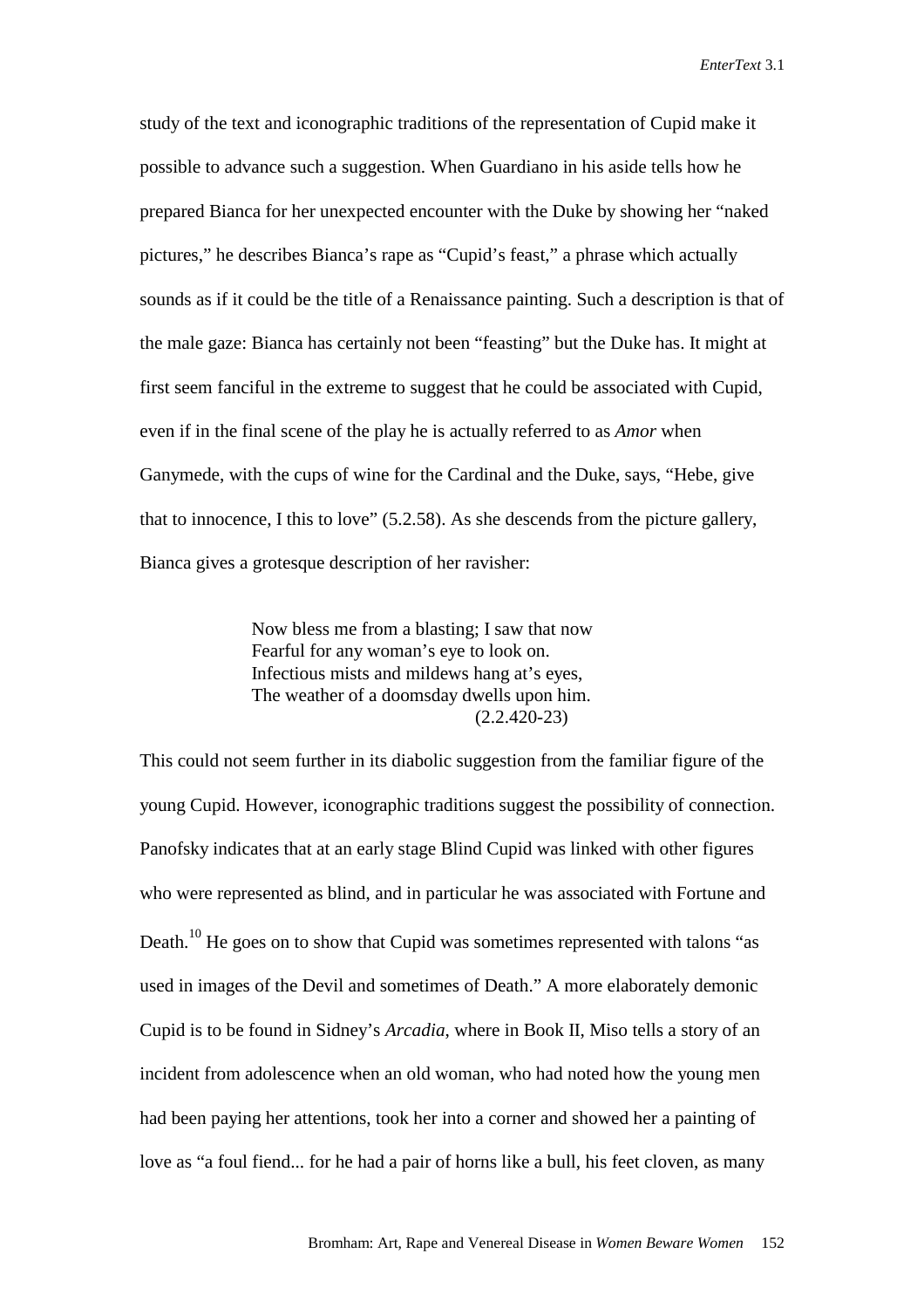eyes upon his body as my grey mare hath dapples.... This monster sat like a hangman upon a pair of gallows." There follow verses which tell how painters and poets "fill the world with strange but vain conceits," one of which is that of Cupid as young and blind. The verses go on to present him as half man and half beast:

> Thus half a man, with man he daily haunts, Cloth'd in the shape which soonest may deceive: Thus half a beast, each beastly vice he plants, In those weak hearts that his advice receive. He prowls each place still in new colours decked, Sucking one's ill, another to infect.

 To narrow breasts, he comes all wrapped in gain: To swelling hearts, he shines in honour's fire: To open eyes, all beauties he doth rain; Creeping to each with flattering of desire. But for that love is worst which rules the eyes, Thereon his name, there his chief triumph lies.<sup>11</sup>

This is a Cupid closer to Bianca's vision of the Duke. The mists which hang about his eyes bear a relationship to the bandage signifying blindness on images of Cupid, and also indicate iconographic links between Love and Error, a figure in Middleton's 1613 mayoral pageant, *The Triumphs of Truth,* the description of whom is close to Bianca's description of the Duke.<sup>12</sup> The demonic Cupid of this particular episode in *Arcadia* is linked to mediaeval pictures of the Devil, and stands in stark contrast to Renaissance images of the mischievous cherub or the handsome young god of Neoplatonism, and it may well be that Middleton is drawing just such a contrast between the court painting, the "better piece," from which the Duke steps and which makes him a Jove figure descending to make love to a human woman, transforming her into a goddess who may sit by his side, and the reality of the base rapist who will destroy her, which is what Bianca sees.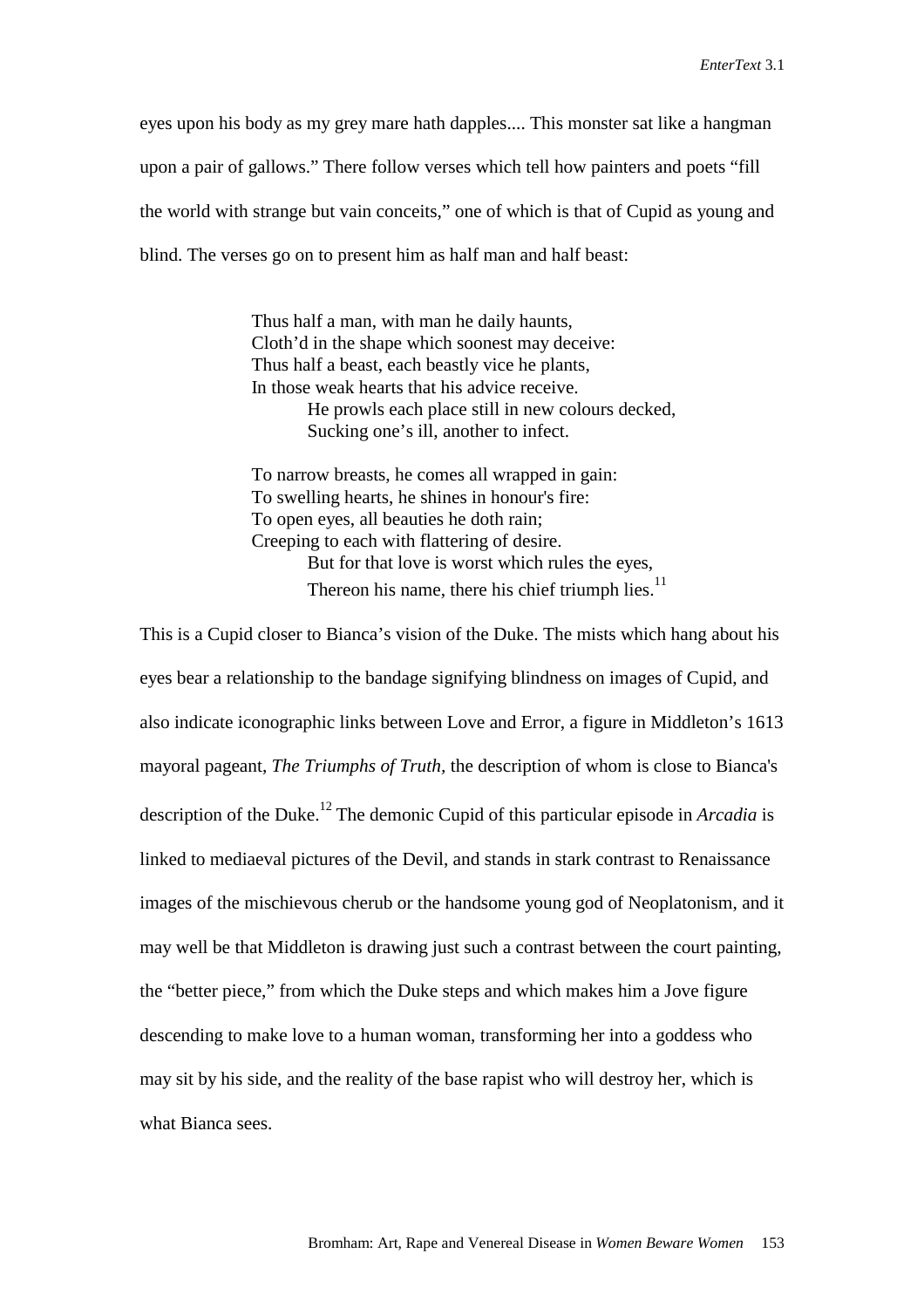Such an effect is mirrored by the court masque in the last scene in which courtiers play mythological characters ostensibly in celebration of love in a work of art, which actually masks the reality of court faction, the lusts and vengeful hatreds that will destroy them all. Bianca in her final moments tries to construct the stagepicture as a *liebestod*, a final Cupid's feast, as she drinks the poisoned cup:

> Pride, greatness, honours, beauty, youth, ambition— You must all down together; there's no help for 't. Yet this my gladness is, that I remove, Tasting the same death in a cup of love. (5.2.216-19)

The Cardinal's lines, which follow immediately, however, construct the stage picture from a different perspective, as a Vision of Sin:

> Sin, what thou art these ruins show too piteously. Two kings on one throne cannot sit together, But one must needs down, for his title's wrong: So where lust reigns, that prince cannot rule long. (5.2.222-25)

The alternative realities presented in these closing moments remind us of the alternative realities in Bronzino's *Allegory of Venus with Cupid*, but, if Middleton's play also alludes to the figures of the goddess and her son, may there also be a concern with the matter of syphilis as has been suggested in the case of the painting?

 There are some indications that there is. In the scene of her violation Bianca describes the Duke as a kind of devilish figure, a grotesque monster, but her words suggest not simply a generalised evil but connection with disease: "*Infectious* mists and mildews hang at's eyes" (2.2.422). The demonic Cupid of the old woman's account to Miso from *Arcadia*, quoted above, also is a conveyor of disease, who "prowls each place still in new colours decked, / Sucking one's ill, another to *infect*." Bianca's speech continues with further reference to disease: "Yet since my honour's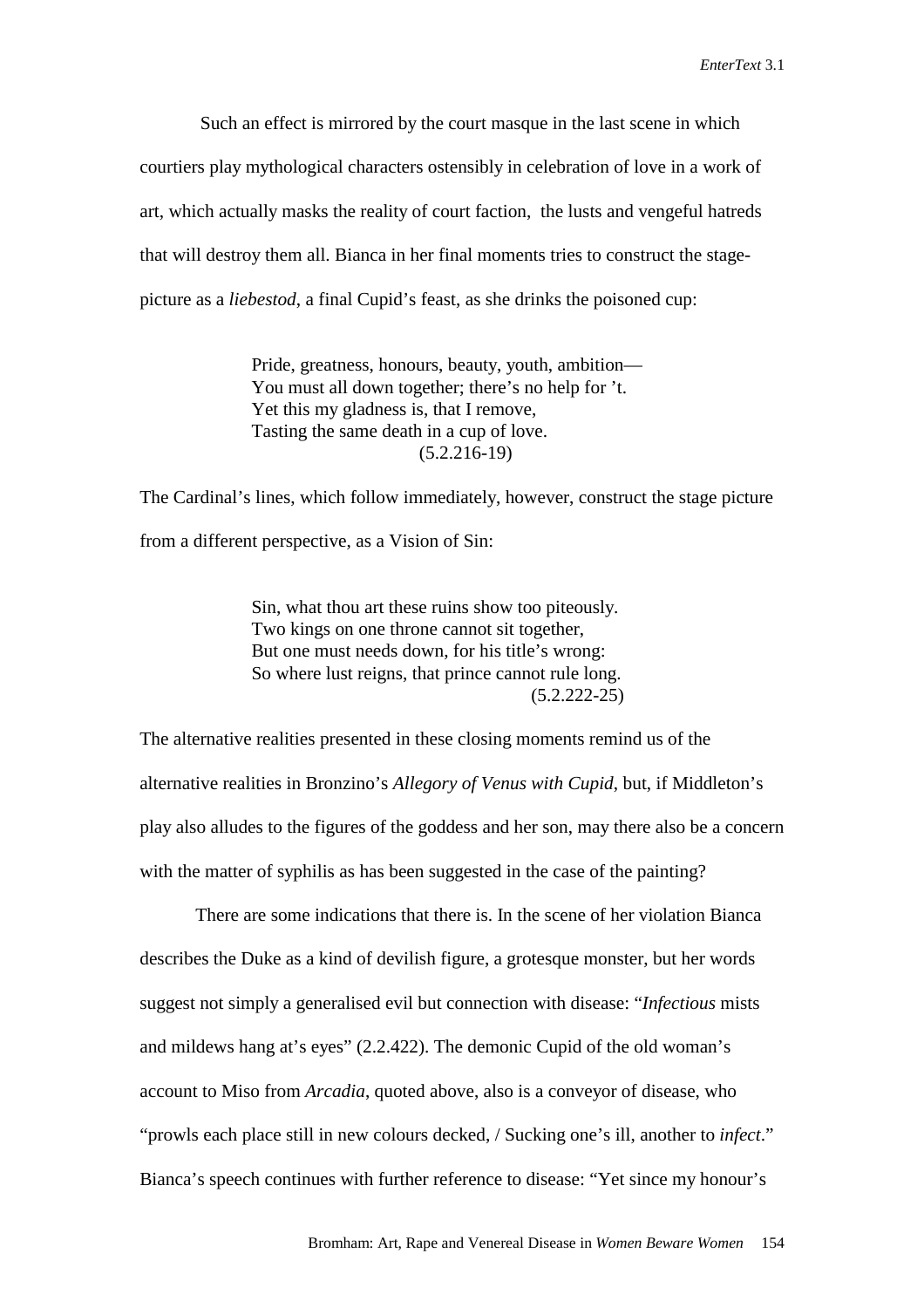leprous, why should I / Preserve that fair that caused the leprosy?" Leprosy is a familiar metaphor in the period for moral foulness, and is used elsewhere in the play (4.3.17; 5.2.205), so it does not constitute a direct reference to venereal disease. What it does is to increase the number of references to disease in the text which are set in direct contrast to the fleshly and indulgent pleasures of the court.

 A direct reference to syphilis occurs in a scene between the Ward and Sordido when reference is made to one of its effects, to cause the bone structure of the nose to collapse:

Sord. And for her nose, 'tis of a very good last. *Ward*. I have known as good as that has not lasted a year though.  $(3.4.74-5)$ 

In *The Changeling* Middleton and Rowley use the double plot structure to make cross references: the literal madness of the sub-plot scenes reflects in comic mode the metaphorical moral madness of the tragic main plot. Direct reference to syphilis in this comic scene from *Women Beware Women* may well be placed to alert the audience to less explicit reference in the other plot. An important image of venereal disease occurs when Leantio returns home at the end of the week earlier in Act Three. He has a speech anticipating a joyful reunion with Bianca in which he contrasts honest wedlock and a pure wife with the perils of consorting with "a glorious dangerous strumpet," of whom he says:

> I do liken straight Her beautified body to a goodly temple That's built on vaults where carcasses lie rotting; (3.2.16-18)

there is clear association here of the prostitute with syphilis, the image of the temple vaults suggesting the vagina as a source of disease and death.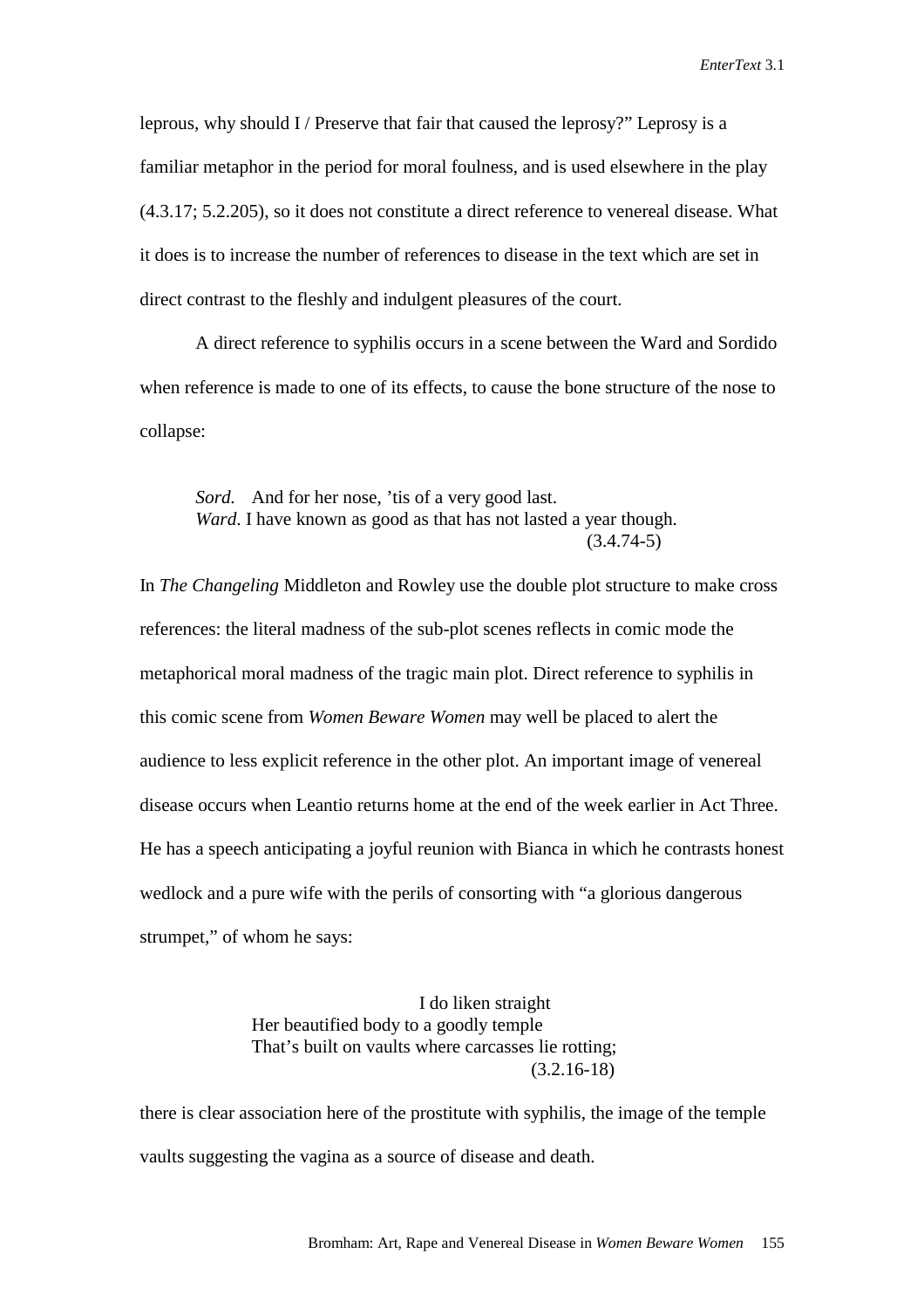In Act Four scene one the association of the strumpet with disease is picked up and a context is created which signals the subject of syphilis to an audience. It begins with an encounter between Leantio and Bianca, he richly-dressed now that he is Livia's stallion, she in her finery as the Duke's mistress. As they exchange insults, the dialogue is full of sexual innuendo, and Leantio calls Bianca "a whore," "An impudent spiteful strumpet." When he leaves, it is with the cry, "A plague will come." This might simply be a statement that disaster will result from Bianca's actions, but his words do spell out a particular kind of disaster, and the audience may recall Leantio's earlier connection of the whore with syphilis as he calls Bianca a strumpet in this scene. Later in the very same scene the Cardinal characterises Bianca as "a fair strumpet," and asks "Is she a thing / Whom sickness dare not visit?" (4.1.247-48). The indications are that the audience is being reminded of Leantio's image of the strumpet as like a fair temple built on vaults where carcasses lie rotting, and so of syphilis. As he reproves the Duke and shows him the consequences of his adulterous union with Bianca, the Cardinal is given an image of spreading fire which, within the context of the scene as a whole, may carry connotations of venereal disease:

> Ev'ry sin thou commit'st shows like a flame Upon a mountain, 'tis seen far about, And with a big wind made of popular breath The sparkles fly through cities—here one takes, Another catches there, and in short time Waste all to cinders.

 $(4.1.208-13)^{13}$ 

On the surface this would appear to be an apocalyptic vision of a society destroyed by the sins of the ruler which multiply by being followed by others in that society, bringing everything to ruin, as in the final conflagration. However, in the seventeenth century, fire was associated with the pox, the "French disease," and the Cardinal's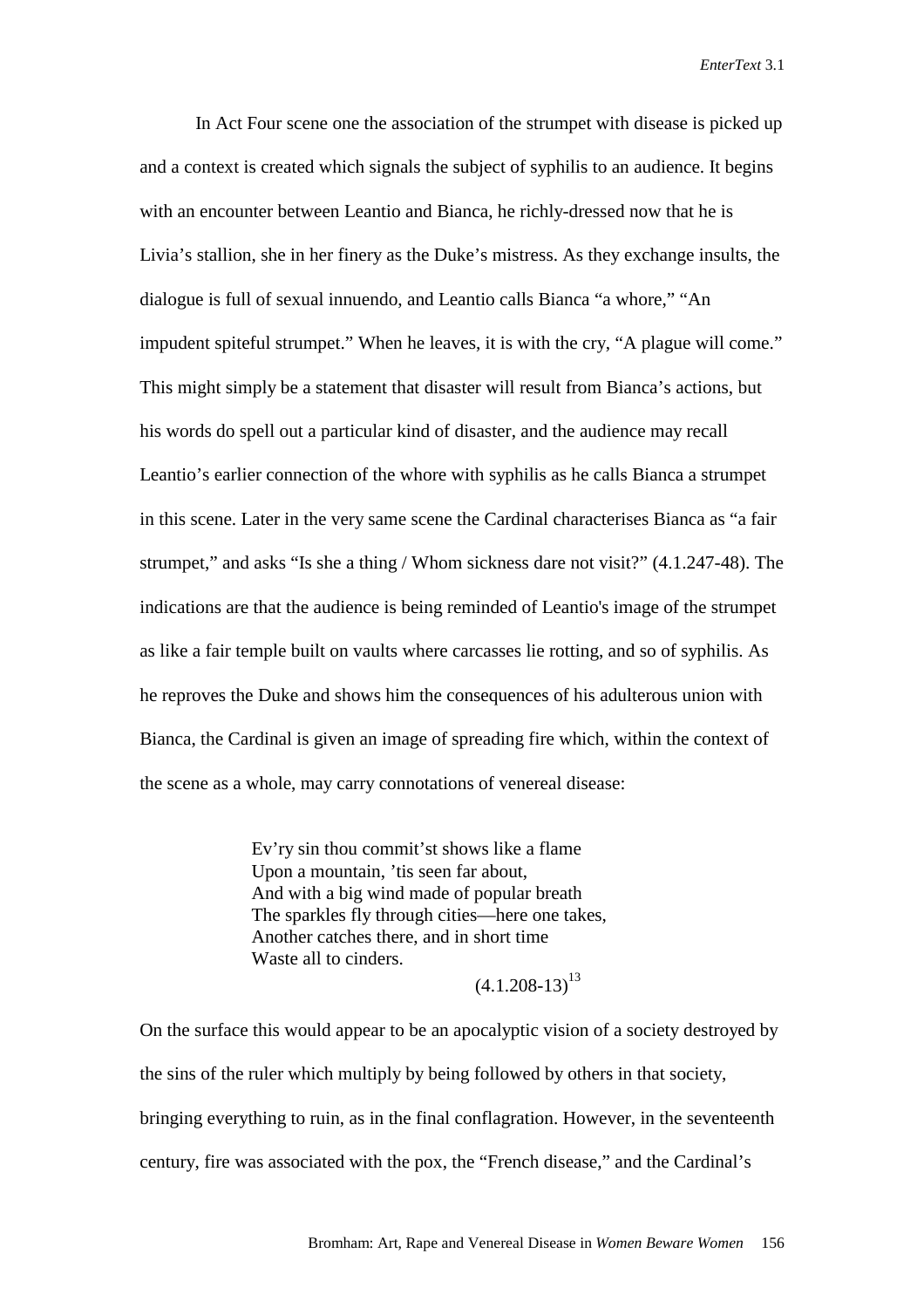image may be suggestive of the spread of syphilitic contagion. When in 1615-1616 the Earl and Countess of Somerset and their accomplices were put on trial for the murder of Sir Thomas Overbury, the Countess, Frances Howard, was mocked and reviled in popular pamphlets and verses as giving her lovers syphilis. In the following verses, where she is described as a "lusty filly" ridden by Somerset, the connection of syphilis and fire is explicit:

> Resty she is; her tail was burn'd Come listen to me, and you shall hear With a hot iron cramm'd, as butter churn'd To serve her turn for other gear.

 Her dock and heels have mangie and scratches, Come listen to me and you shall hear Her tinderbox is full of French matches To serve to burn some other's gear.<sup>14</sup>

Metaphorical associations of fire with syphilis in this period mean that the Cardinal's fire image suggests another warning of contagion like Leantio's "A plague will come."

 Despite a gap of nearly a hundred years, Middleton's play and Bronzino's painting share a common cultural aesthetic context and common techniques. Their relation to each other is not immediately obvious, but once the underlying references to Venus and Cupid, together with concerns about whoredom and disease, are recognised in the play, connections becomes clearer. Once they are recognised another point of close relation becomes immediately obvious. Livia, the procuress and underminer of marriage, in Middleton's play is clearly the dramatic embodiment of the figure of the woman in the painting who appears between the lovers and the laughing child holding out a honeycomb to them, but whose body, revealed on the other side of the child, is reptilian with a sting in its tail. This figure has been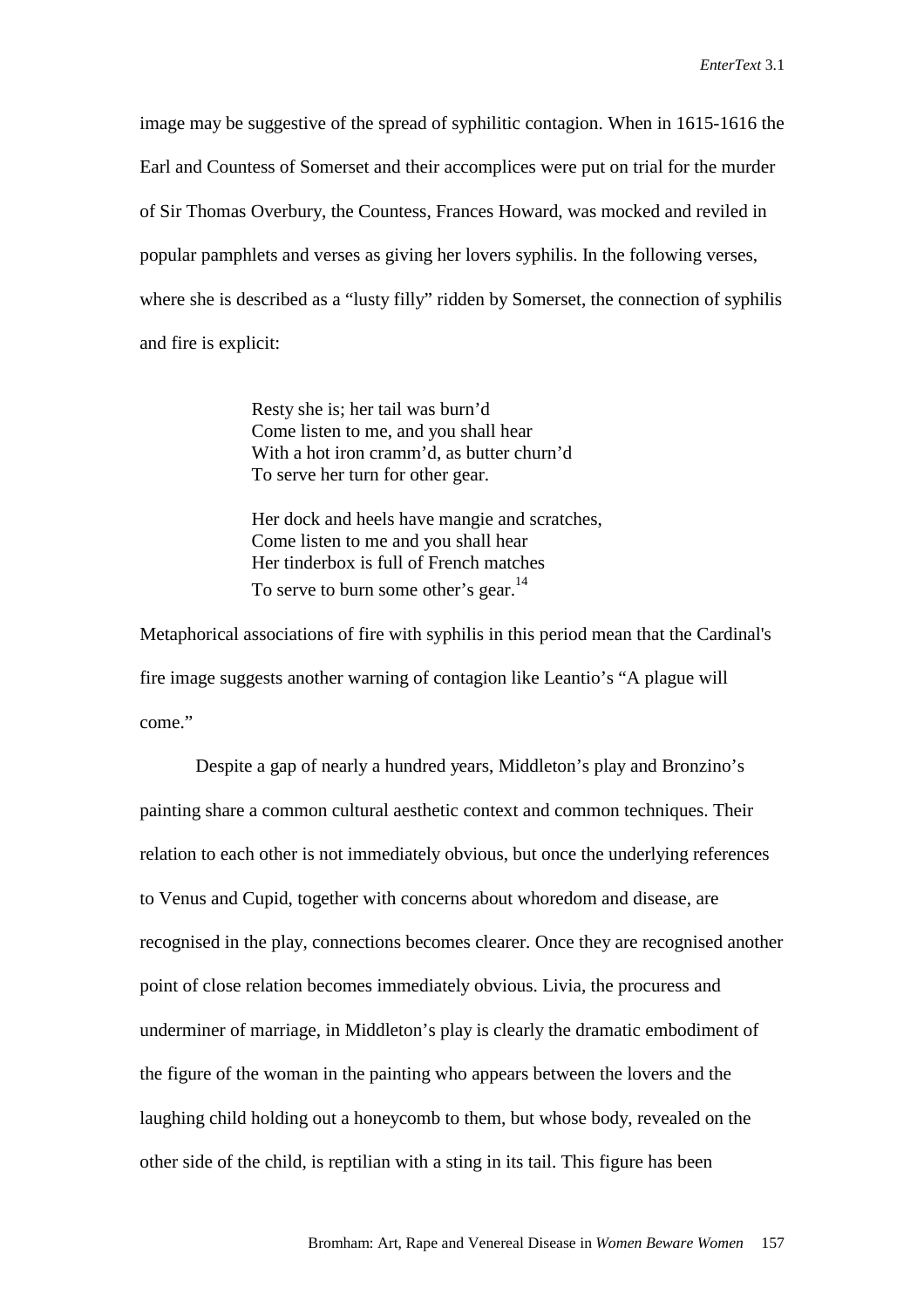interpreted as Deceit, or with biblical authority, as Whoredom, and Livia is a perfect representative of both. What characterises her is a smiling face, an appearance of concern for others and a preparedness to help them, while all the time she is actually serving her own ends and bringing them to destruction by encouraging immoral behaviour. A further connection might also be detected in the painting's suggestion of incest, and the incestuous second plot of the play.

 The connections between the two works raise tantalising questions about whether Middleton had actually seen the painting, whether it was in England when he wrote his play and he knew of it, or whether it was a painting that was still in France but known perhaps because of the rather shocking nature of its subject matter. The evidence does not exist to answer such questions. What can be said is that *Women Beware Women* shows knowledge by the writer of iconographic traditions, aesthetic contexts, and a concern with court art at a time when many paintings were being brought into England for the royal collection and for those of great courtiers such as Arundel, Somerset, and Buckingham.

## **Notes**

 $\overline{a}$ 

<sup>&</sup>lt;sup>1</sup> National Gallery Catalogue: Cecil Gould, *The Sixteenth Century Italian Schools*, (London: National Gallery, 1975, repr. 1987), 41-2.

 $2^{2}$  Proverbs, 5.3-5, King James Bible. I am grateful to the late Zara Bruzzi for this reference, as well as for her helpful comments on some of the material which has eventually found its way into this article. 3 M. Levey, "Sacred and Profane Significance in two paintings by Bronzino," *Studies in Renaissance and Baroque Art presented to Anthony Blunt* (London, 1967); M. Levey, *The National Gallery Collection* (London: National Gallery, 1987); Erwin Panofsky, *Studies in Iconology: Humanistic*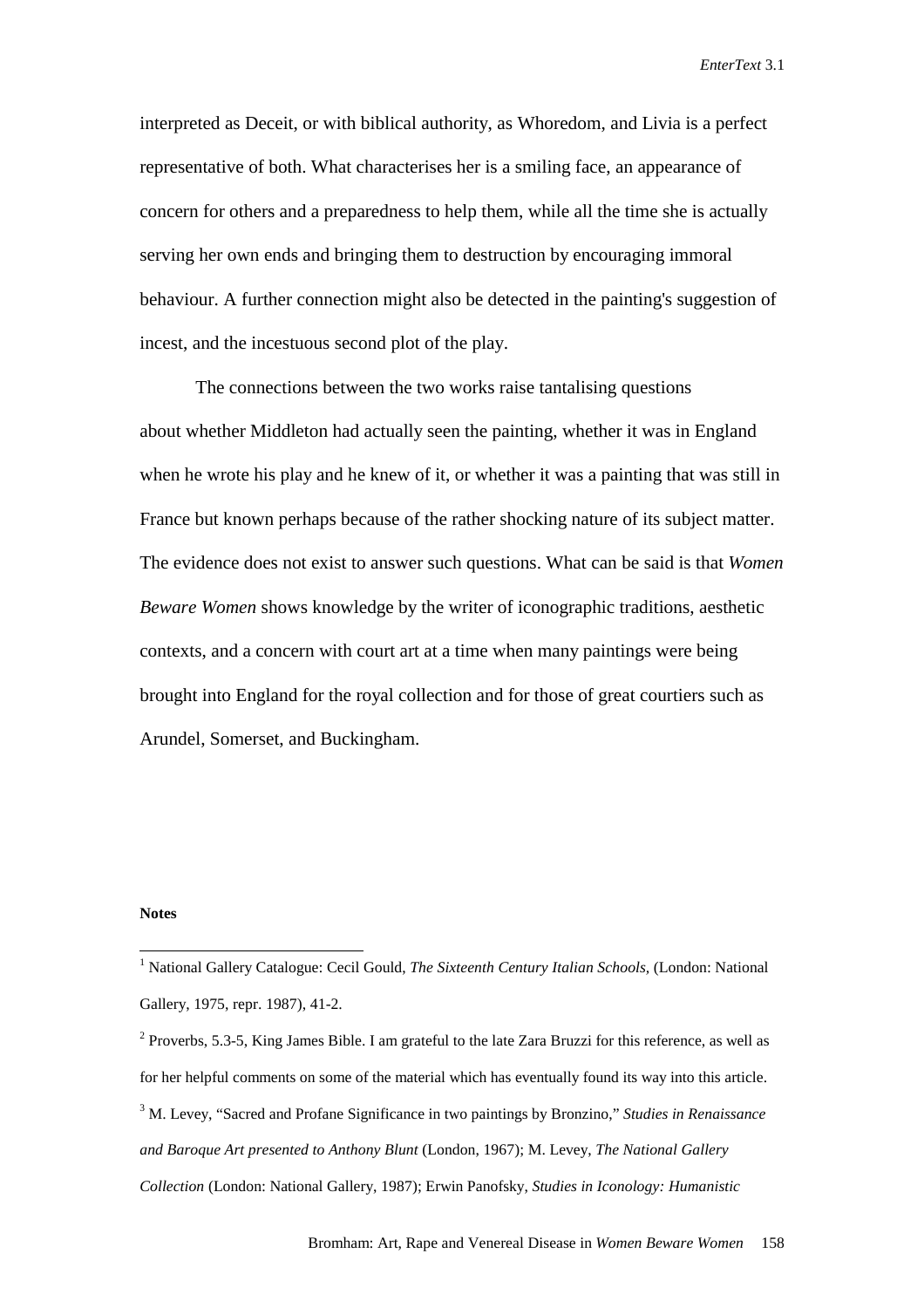*Themes in the Art of the Renaissance* (New York: Oxford University Press, 1939; repr. Harper & Row, 1972), 86-91; C. Hope, "Bronzino's Allegory in the National Gallery," *Journal of the Warburg and Courtauld Institutes* 45 (1982).

4 J. F. Conway, "Syphilis and Bronzino's London Allegory," *Journal of the Warburg and Courtauld Institutes* 45 (1986), 250-55.

5 Margaret Healy, "Bronzino's London *Allegory*," *The Oxford Art Journal* 20.1 (1997), 3-11.

 $\overline{a}$ 

6 A. A. Bromham, "*Women Beware Women*, Danae, and Iconographic Tradition," forthcoming *Notes and Queries*, March 2003.

<sup>7</sup> Mention of Florence and Venice is appropriate to the play as the action takes place in the former city and Bianca had come from Venice, but these were the two main centres for Renaissance painting. All quotations from *Women Beware Women* are taken from the Revels edition, edited by J. R. Mulryne (London: Methuen, 1975).

<sup>8</sup> These lines also express the Neoplatonic idea of enlightenment through contemplation of woman whose beauty provides the viewer with a glimpse of divine or ideal beauty.

<sup>9</sup> Braunmuller indicates that the group of Italian pictures of which Somerset was due to take delivery at the time of his fall, included a Bacchus and Venus, and Titian's "molto raro" Venus, and that in the inventory of the Earl's possessions drawn up by order of Lord Treasurer Howard, the list for "the Bowling ally" alone includes paintings of Venus and Cupid, Venus and Adonis, and Bacchus, Ceres and Venus. See A. R. Braunmuller, "Robert Carr, Earl of Somerset, as collector and patron," in Linda Levy Peck, ed., *The Mental World of the Jacobean Court* (Cambridge: Cambridge University Press, 1991), 232-34.

10 Panofsky, 95-128. Panofsky refers to Pierre Michault's fifteenth-century poem, *La Danse aux Aveugles,* which presents Love, Fortune and Death as "the three great blind powers which make mankind dance to the tune of their wanton, but irrevocable decrees," 113.

11 Sir Philip Sidney, *Arcadia*, ed. Maurice Evans (Harmondsworth: Penguin Books, 1977), 308-10. 12 For connections between *The Triumphs of Truth* and *Women Beware Women,* see Jackson I. Cope, "The Date of Middleton's *Women Beware Women*," *Modern Language Notes* 76 (1961), 295-300, and A. A. Bromham, "Thomas Middleton's *The Triumphs of Truth*: City Politics in 1613," *The Seventeenth Century* 10.1 (1995), 23.